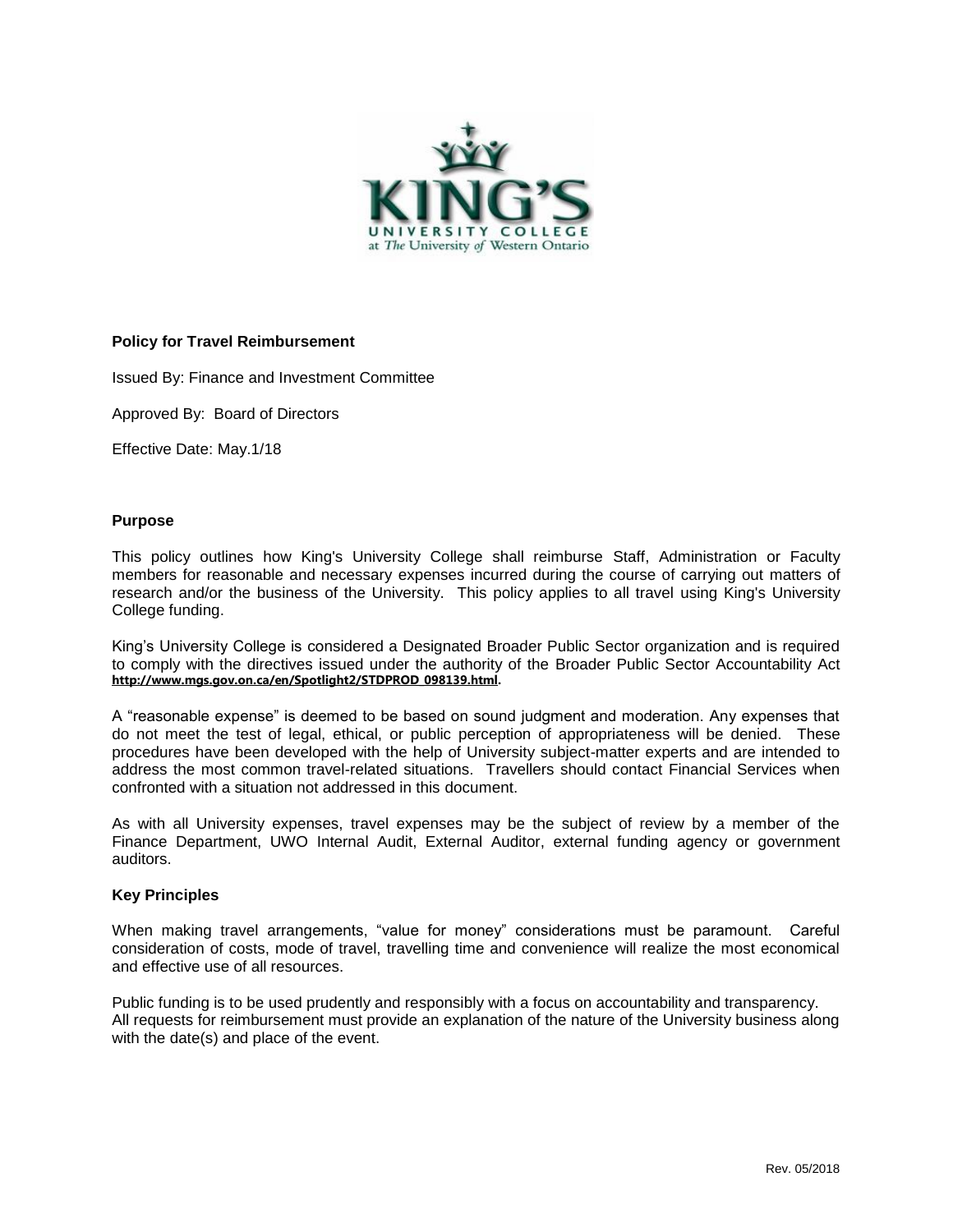# **Responsibilities**

The *Finance Department* is responsible for maintaining appropriate accounting and policy controls as part of its accountability and Due Diligence reporting to the Board of Directors

The *Claimant* is responsible for ensuring that claims for reimbursement are accurate; conform to the University's Travel Policy and with applicable granting agency guidelines, whichever imposes greater restriction. The claimant must also certify that expenses paid by the University **do not include items of a personal nature**. It is the claimant's responsibility to incur reasonable expenses and to claim for reimbursement of actual out-of-pocket expenses for university business.

Original itemized receipts must support all expense reimbursement claim items. Credit card receipts, debit card slips and cancelled cheques are not acceptable original receipts as they do not provide sufficient details on amounts expended.

Receipts are important for income tax purposes. The Canada Revenue Agency considers all amounts paid to individuals without receipts to be income to the individual and, therefore, taxable.

The *Authorized Approving Budget Unit Head (BUH) or Department Chair (DC) and Academic Dean* is responsible for ensuring that claims are for legitimate University related activities or a relevant researchrelated activity. Finance Office will be responsible to ensure that claims are within the conditions of the Policy for Travel and are being charged to an appropriate account.

# **Authorization**

### *\*\*All Travel & Conference Expenses must be preapproved by your Department Chair and the Academic Dean prior to incurring any related expenses.*

The following authorizations are required to request a reimbursement of travel expenses:

- The signature of the Claimant/Traveler.
- The signature of the authorized BUH or DC and Academic Dean (Research Grants must be approved by the Academic Dean).

### *\*\*All completed Travel & Conference Expense Forms with itemized receipts must be signed by the Academic Dean prior to forwarding to Accounts Payable for reimbursement.*

### **Timeline**

Travel expenses can be reimbursed only by submitting a properly completed and approved travel and conference claim form. This form, accompanied by original itemized documents, must be submitted to the Finance Office within the fiscal year in which the trip occurred.

*Reimbursement of expenses does not, in itself, constitute ultimate approval and reimbursement may be subject to subsequent audit adjustment.*

**\*\*All year end expenses are due in Accounts Payable by Apr.30th to qualify for reimbursement in the fiscal year the expenses (Travel and Conference) occur. If Apr. 30th falls on a weekend the expenses are due the following business day.** Please contact Accounts Payable in advance if you are travelling on Apr.30<sup>th</sup> and have limited access to forward the expenses to the Finance Office.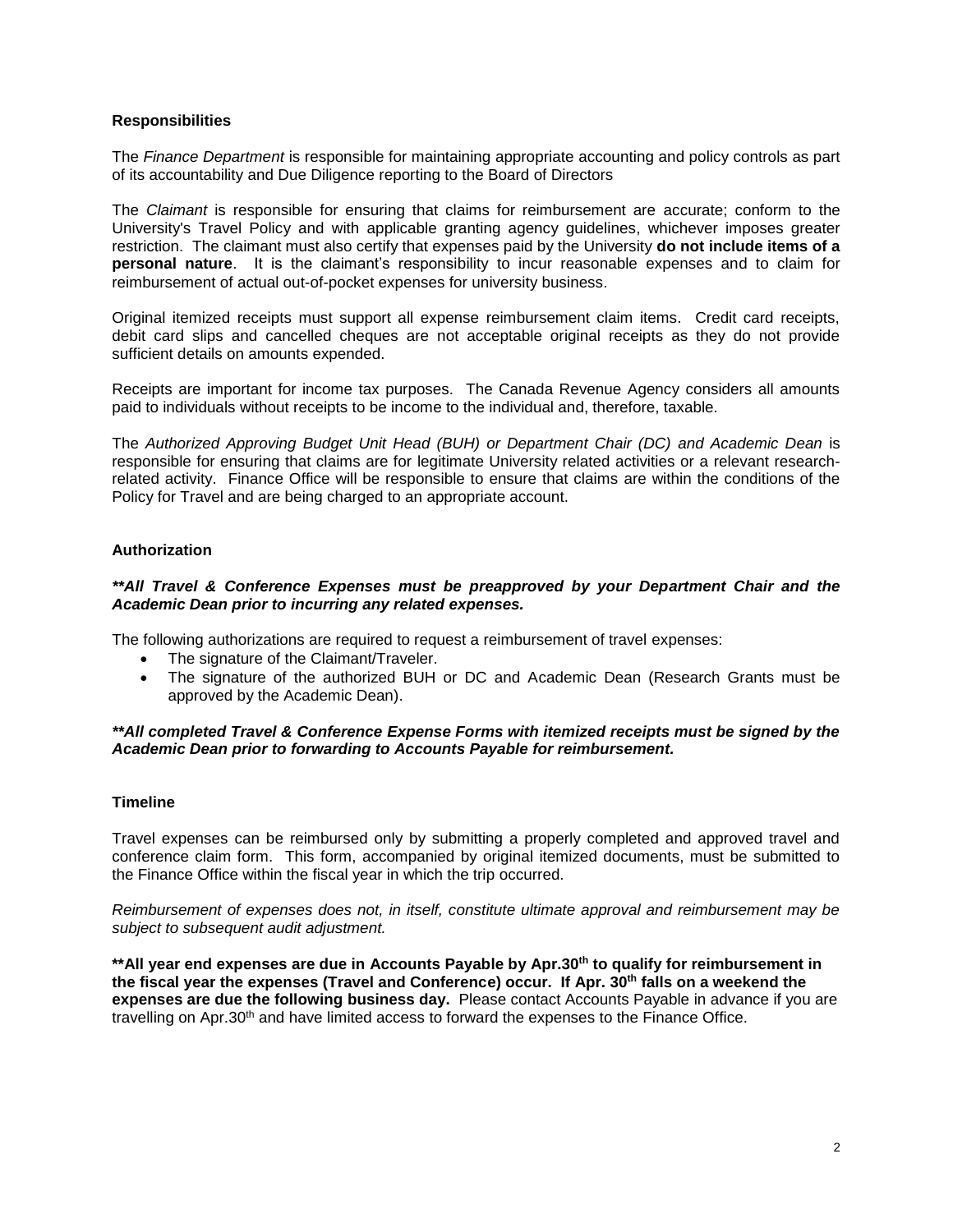# **Eligible Travel Expenses**

# **Air Travel**

Because significant savings can be realized by making reservations in advance, all employees should plan their travel at least 14 days prior to departure, if possible. Travelers are expected to book economy air fare when making travel reservations.

The purchase of airline tickets can be reimbursed as soon as the cost has been incurred, i.e. there is no need to wait until the travel has been completed.

Travelers must ensure that they maintain appropriate documentation to justify the cost effectiveness of their travel arrangements. If an employee upgrades to a first class flight, the economy flight printout must be submitted with the first class flight receipt and a quote of the economy class ticket. The flight cost would then be reimbursed at the lowest available cost (i.e. economy class).

Please see 'Personal Travel Combined with Business Travel' below for additional examples related to appropriate documentation.

Business class international air travel may be **pre-approved in writing** by the Principal for continuous air travel exceeding nine hours or if special circumstances so warrant (I.e. a medical certificate). Continuous air travel starts at the scheduled departure time and ends with the arrival at the destination. The approval documentation regarding the request for business class travel must be submitted with the travel expense claim form.

No reimbursements can be claimed for air tickets purchased with frequent flyer points, as the University will only reimburse for out of pocket expenses.

Financial penalties which apply to changes and cancellations of non-refundable tickets are reimbursed if the change is made for University business, rather than for personal reasons or if special circumstances so warrant. It is the responsibility of the traveler to pursue credit for any unused refundable tickets.

Flights that are cancelled by the airline and cannot be rescheduled by end of the same day due to airline availability will qualify for a one-night accommodation reimbursement. The flight is to be re-scheduled to depart on the next calendar day in order to qualify for the request of one night hotel reimbursement.

### **Rail Travel**

All train travel is expected to be at the best value for money consideration. While a boarding pass is preferred as confirmation of travel, an electronic receipt will be accepted.

If reservations must be cancelled, it is the responsibility of the traveler to make sure that the cancellation is made in advance so that "no show" charges will not be incurred.

### **Personal Travel Combined with Business Travel**

When personal travel is combined with business travel, the employee will be reimbursed for only the business portion of the trip at the lowest available fare.

Where the allocation of business versus personal travel is not clearly evident, e.g. a multi-destination airline ticket where one or more of the destinations is for personal travel, then an airfare quote for the 'business portion only', taken at the same time as the actual airline booking, should be provided to the approver. The airfare quote for the business portion of the trip will be the reimbursable amount, if this amount is lower.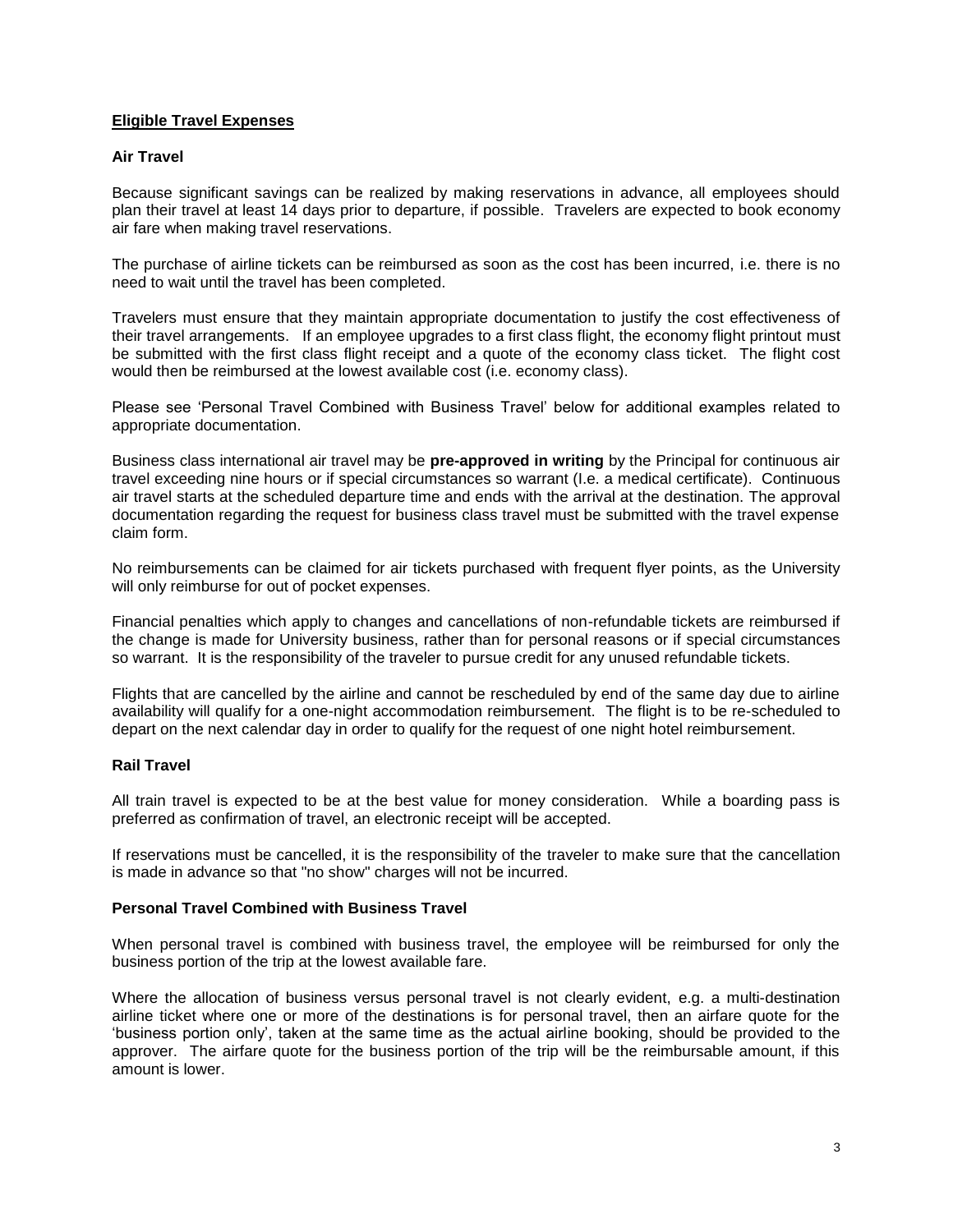For example:

A staff member plans to attend a conference in Calgary and, at the end of the conference fly to Vancouver for some personal time off. When booking the travel arrangements, the staff member will:

- 1. Obtain a quote for the Toronto-Calgary-Toronto flight. This is the 'business' portion of the trip;
- 2. Book the travel arrangements for the Toronto-Calgary-Vancouver-Toronto flight segments.

When submitting the request for reimbursement, the original invoice for the cost of the airfare booked (see item 2) should be submitted along with the quote for the 'business' portion obtained (see item 1). The quote for the 'business' portion would be the reimbursable amount unless the actual amount paid for the entire trip (see 1) was less.

It is the responsibility of the approver to ensure that the quote and the actual invoice are comparable and represent the same booking conditions, i.e. both amounts were obtained on the same day.

It is strongly recommended that travel arrangements where personal travel is combined with business travel are brought to the attention of the approver prior to booking the travel.

#### **Accommodations**

Reimbursement for hotels, motels and other lodging will be limited to the basic University or Government rate for single occupancy, standard room accommodation. It is expected that Claimants will always request the most favorable terms such as University or other special rates and, particularly in Canada, those negotiated by the Canadian Association of University Business Officers (CAUBO). These rates are available from the CAUBO website [https://www.caubo.ca/discover-caubo/member-discounts/.](https://www.caubo.ca/discover-caubo/member-discounts/)

If a partner accompanies the traveller, the amount to be claimed by the traveller should only be the most economical room rate for a single occupant – any excess room charges to accommodate the partner are not allowable.

If reservations must be cancelled, it is the responsibility of the traveler to make sure that the cancellation is made in advance so that "no show" charges will not be incurred.

#### **Gratuitous Accommodations**

The University recognizes that gratuitous accommodation assists the traveler and the University in maintaining low travel expenses. The intent of this allowance is to reduce hotel costs by encouraging the traveler to lodge with family or friends when possible. The maximum reimbursable rate is \$30 per night, when traveling on approved University business. The claim must state the name and address of individuals accommodating your stay and include receipts for any out of pocket expenditures related to the gratuitous accommodation (meals, small gifts).

The \$30 per night is not a per diem and can be accumulated up to three nights (\$90 gift or meal). Please contact the Finance Office prior to travel if your length of stay exceeds three nights.

#### **Insurance**

Full-time employees are covered for health insurance travel outside Canada under existing insurance coverage. Please confirm with payroll and benefits prior to travel bookings.

If a private vehicle is used on approved College business, the owner must ensure that his/her personal automobile insurance is adequate because College insurance is not the primary payer for non-owned automobiles. A minimum of \$1,000,000 third party liability is recommended.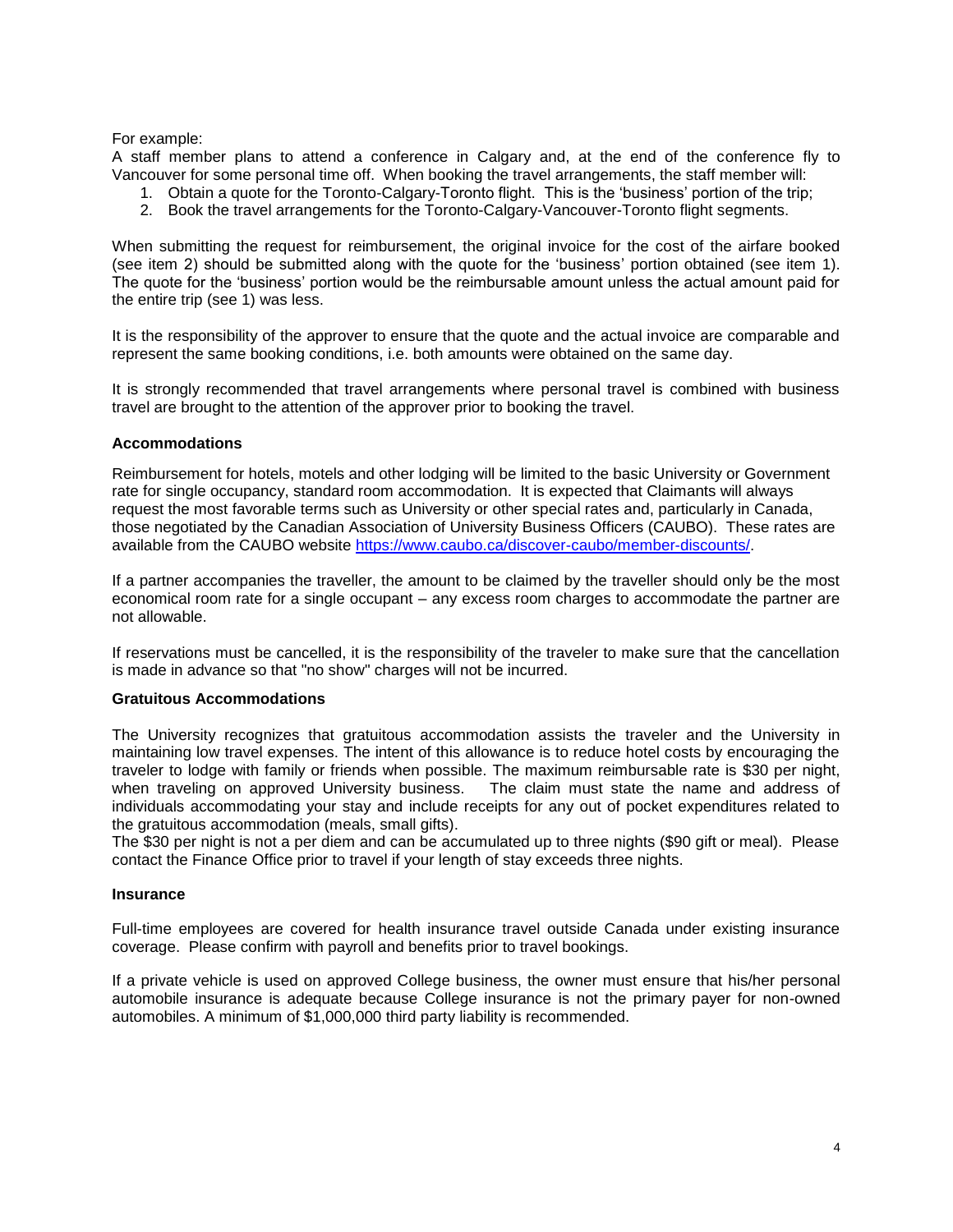#### **Travel by Private Vehicle**

It is recommended that a personally owned vehicle be used only for short journeys where this constitutes the most economical and effective means of transportation considering all factors such as costs, time constraints, itinerary, etc.

The person or organization visited, and the purpose of the trip, must be provided with the expense claim for a personally owned vehicle.

Travel by private vehicle will be reimbursed at the CRA's travel beyond 5,000km rate. This rate is posted on the CRA website. <http://www.cra-arc.gc.ca/tx/bsnss/tpcs/pyrll/bnfts/tmbl/llwnc/nntx-eng.html>

Use of a private vehicle should be limited to those trips where no suitable public transportation is available or where a private vehicle is more economical (approx. 500km round trip i.e. London to Toronto or London to Windsor). Gas receipts will not be reimbursed while travelling in a personal vehicle.

**NOTE: When a private vehicle is used on College business for convenience or other personal reasons, and such expenses exceed the equivalent cost of available public transportation or rental vehicle, only the cost of such public transportation or rental will be reimbursed.**

#### **Rental Cars**

Rental cars should be used when they provide the most economical form of transportation. In many cases a one-day vehicle rental is more economical than public transportation or the use of a private automobile. The standard size for vehicle rentals is a full size car.

Special rental rates have been negotiated with Enterprise Rent-A-Car and National Car Rental. Enterprise is best for local car rentals, while National is best for airport rentals. The negotiated rates can be found and booked using the following website specifically designed for King's rentals. If you have any issues with the website, please contact purchasing.

[http://www.enterprise.com/car\\_rental/deeplinkmap.do?bid=028&refId=KINGSUNI](http://www.enterprise.com/car_rental/deeplinkmap.do?bid=028&refId=KINGSUNI)

When a rental car is used for departmental purposes, a PO number is **required** as part of the booking process. If you require a PO number, please contact purchasing. When a rental car is being used for pdf/travel/personal purposes, a PO number is not required, but your personal credit card will be charged.

Gas receipts are to be submitted with the rental receipt for reimbursement. Kilometers are not reimbursed while using a rental car.

#### **Travel Advances**

*Travel advances are not permitted except under rare and unusual circumstances.*

In the event that a travel advance is absolutely necessary, approval must be granted by the VP of Finance. Within 10 days of your return you will be required to submit all relevant supporting documentation, a full reconciliation of expenses and any surplus cash to Accounts Payable in order to settle your outstanding account. If your expenses exceed the amount of the advance and your reconciliation reflects a deficit, you will be reimbursed the difference. Should you fail to meet the above requirements the advance will become a receivable to the College.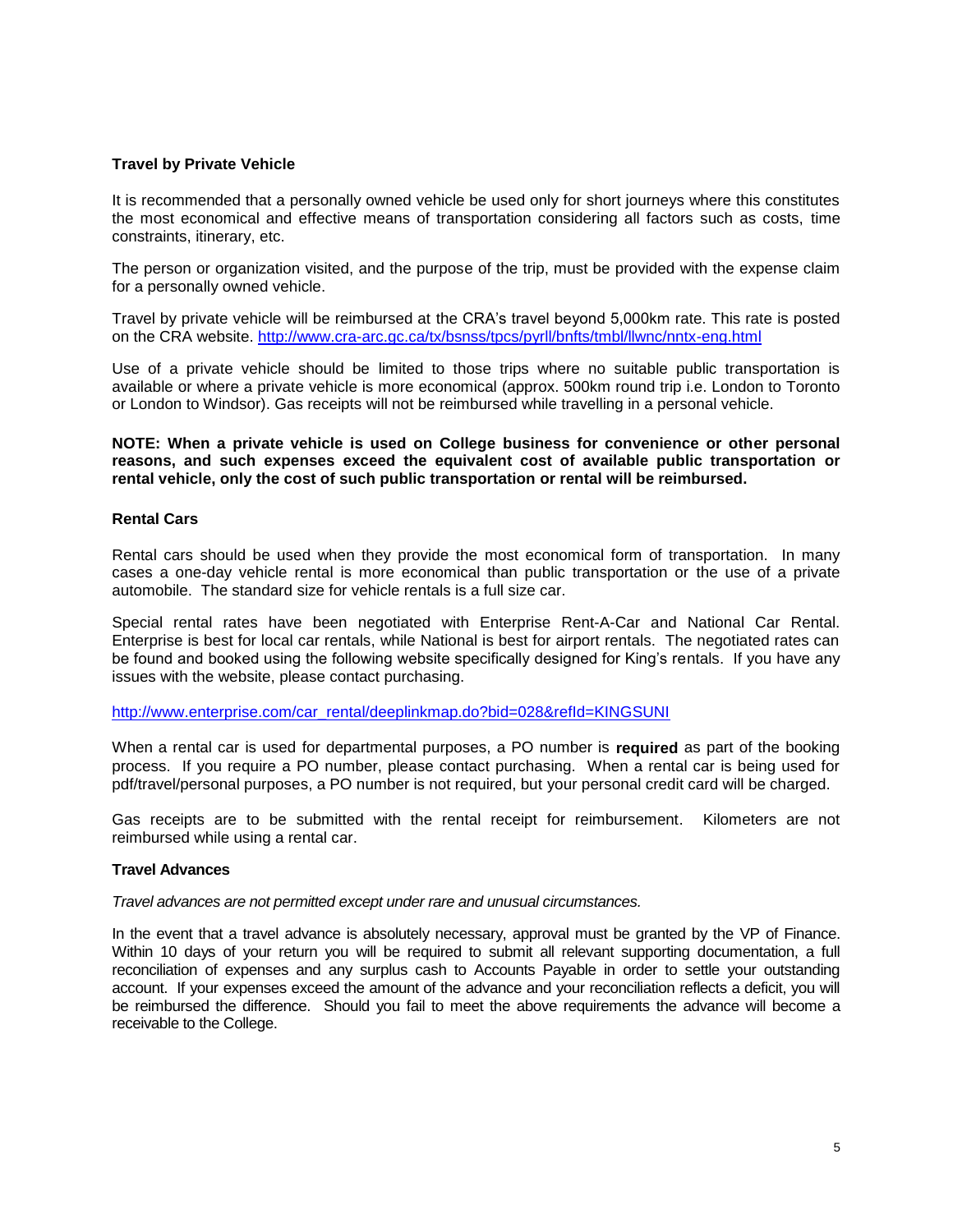### **Per Diem Meal Allowance**

The per diem rates for meals incurred during University business travel are as follows:

|             | Travel within Canada | <b>Travel within United States</b> | <b>Traveling International</b> |
|-------------|----------------------|------------------------------------|--------------------------------|
| Daily Rate: | \$65CAD              | \$65USD                            | \$85CAD                        |

Meal reimbursements are not eligible for any meals that are included in the cost of the transportation fare, conference fee, accommodation charge, or other associated fees.

Per diems are permitted regardless of the funding sources unless specifically disallowed by a granting agency.

When travelling within North America, claims for meals are eligible for reimbursement one day before/after the business event or conference.

When travelling outside North America, claims for meals are eligible for reimbursement two days before/after the business event or conference.

Meals must be purchased in order to be able to submit a claim for reimbursement. Alcohol cannot be claimed and will not be reimbursed.

Meal costs that are not substantiated with a business purpose will not be reimbursed.

# **Personal Expenses**

In most instances, personal expenses incurred on behalf of the Claimant, or the Claimant's colleagues, family, friends or relatives will not be reimbursed. All such expenses of a personal nature incurred on behalf of any individual, including clients or customers, must be clearly identified and either eliminated on the Expense Report or, if claimed, supported by an appropriate written explanation approved by the Dean or Budget Unit Head. Examples of personal expenses include, but are not limited to: flowers, in-room movie rentals, double occupancy room rates and meals when the second person is not on University business.

# **Hospitality**

As a Broader Public Sector (BPS) organization, King's University is guided by the BPS Expenses Directive. The full BPS Expenses directive can be found at: **[http://www.mgs.gov.on.ca/en/Spotlight2/STDPROD\\_098139.html](http://www.mgs.gov.on.ca/en/Spotlight2/STDPROD_098139.html)**

Expenses for a group can only be claimed by the most senior person present – expenses cannot be claimed by an individual that are incurred by his/her approver (e.g. A BUH who reports to the Academic Dean cannot submit a claim that includes the cost of the Dean's lunch even if they were at the same event, with the result that the Dean would thereby approve his/her own expenses).

### Business Meals

Business meals are defined as an expense for meals where student(s), staff and faculty and/or other external parties are present for the purpose of conducting substantial and bona fide business on behalf of the University. Individuals must exercise fiscal responsibility when choosing restaurants. High-end establishments must be avoided unless circumstances dictate that such a choice is appropriate, such as when conducting University business with a major donor or foreign dignitary. Meal costs that are not substantiated with a business purpose will not be reimbursed.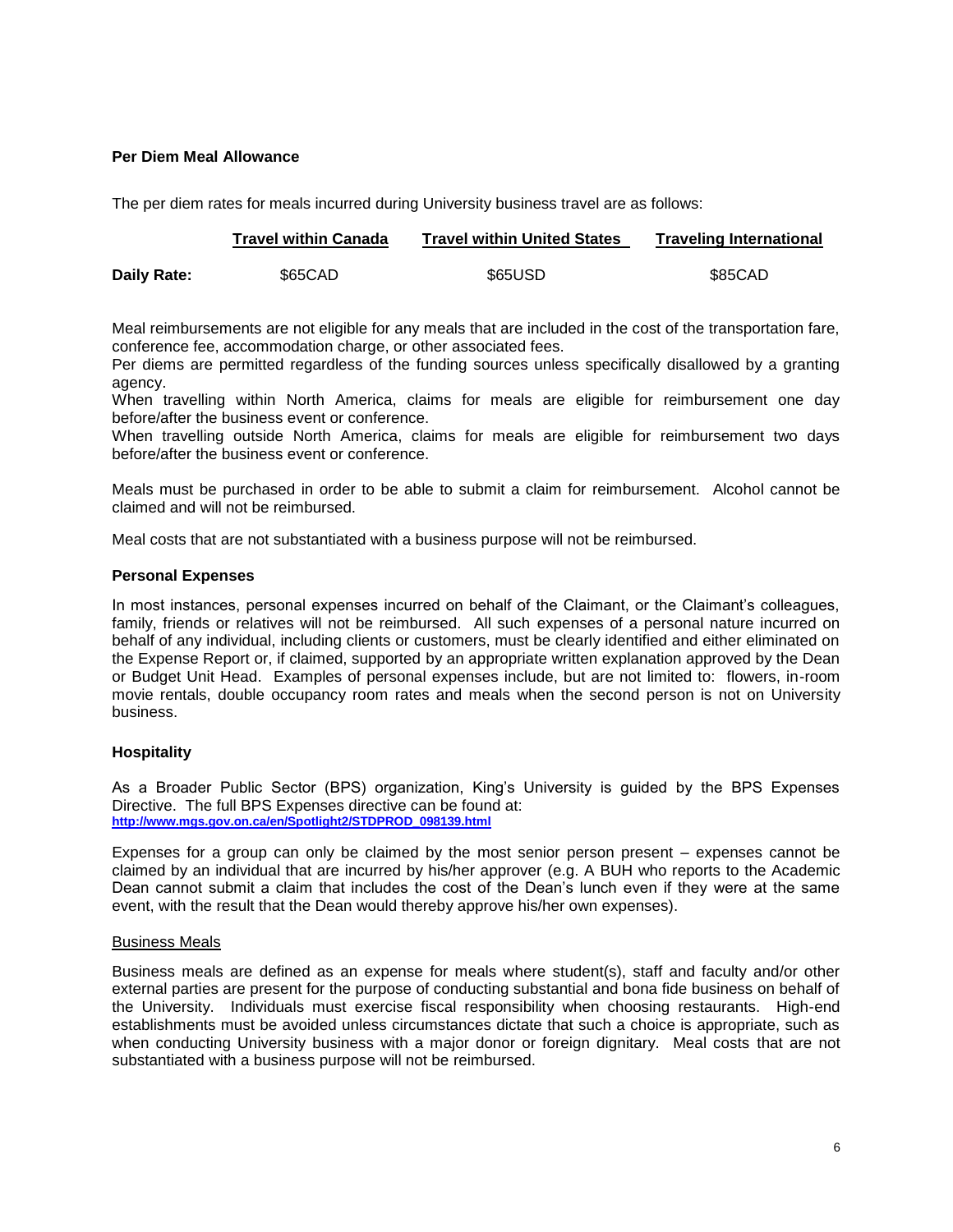There must be clear documentation as to the business purpose of the meeting/event, the date and place of the entertainment, the names of the attendees and the business relationship of the persons entertained.

Original itemized receipts must be provided. Credit or debit card receipts on their own are not acceptable and will be returned without reimbursement.

### Internal Meetings/Staff/Student Events

In-house staff meetings and events involving only King's University employees and students are not considered business entertainment. Provision of coffee or other refreshments at departmental meetings or education sessions can be approved at the department/Faculty level in accordance with regular department/Faculty operations.

It is recognised that in limited circumstances meetings involving only King's University employees will occur over meals. These expenditures will only be reimbursed if pre-approved by a Department Head, Academic Dean or Vice-Principal. Alcohol expenses will not be reimbursed.

The Claimant is responsible for ensuring that claims for reimbursement are accurate, conform with University policy and, where applicable, research funding agency rules, contain any required written preapprovals, and that all expenditures are supported by original itemized receipts.

The Approver is an individual at least one administrative level above the claimant (e.g. A BUH's expense must be approved by the Academic Dean). The Approver is responsible for ensuring that all claims are for University related activities. Finance Office will be responsible to ensure that claims have required supporting documentation, are within the conditions of the University Policy and are being charged to an appropriate account. Approvers cannot approve their own expenses.

When a situation arises and discretion needs to be exercised, approvers should consider whether the request is:

- $\checkmark$  Able to stand up to the scrutiny by the auditors and members of the public
- $\checkmark$  Properly explained and documented
- $\checkmark$  Fair and equitable
- $\checkmark$  Reasonable
- $\checkmark$  Appropriate

### **Ineligible Expenses**

Inclusive but not limited to:

- Any expenses related to accompanying travel companions
- Expenses related to maintenance or cleaning of private residences
- Pet care expenses
- Non-business or personal related expenses
- Parking fines and other traffic fines
- Library fines
- Personal travel insurance (coverage is already provided by the College benefit package)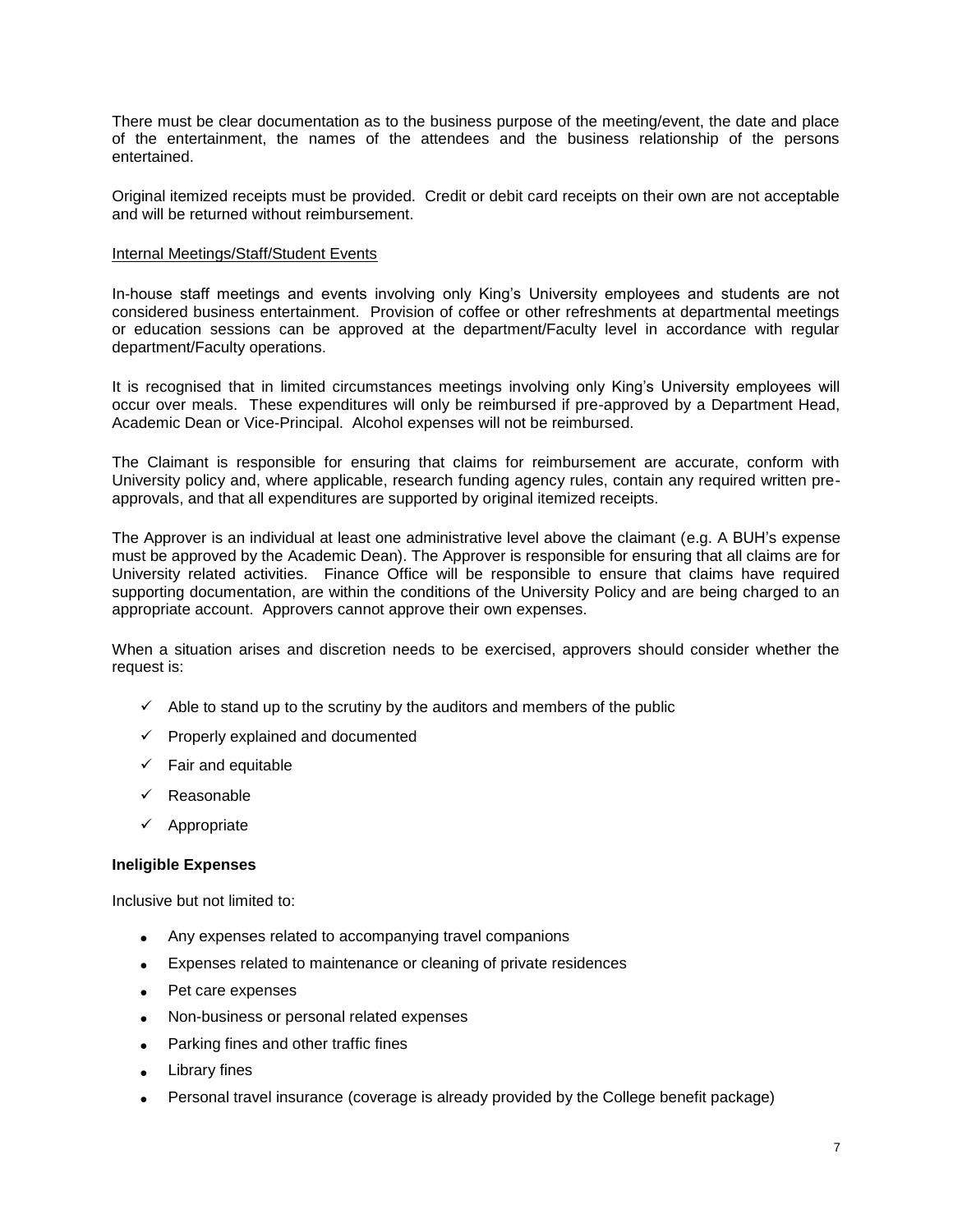- Insurance coverage for privately owned vehicles
- Expenses for the repairs of privately owned vehicles
- Expenses related to damages to uninsured rental cars and privately owned vehicles
- Interest charges levied on overdue invoices or credit card statements
- Unnecessary stopovers
- Lost or stolen items
- Meals included in another reimbursable item (e.g. conference fee, transportation charge, accommodation)
- Passports
- Toiletry Articles

# **Travel Policy Frequently Asked Questions**

### **1. Are passports an eligible expense?**

No. Passports are a personal document and in most cases are used by individuals for personal travel.

- **2. I want to keep my original receipts, can I just send in photocopies with my claim?** Credit card receipts/statements and photocopies are **not** eligible as proof of expense. If you require your original receipts back please indicate this and they will be stamped ("spoiled"), dated, and initialed and sent back to you after your claim has been reviewed.
- **3. I'm using my own vehicle to travel to Toronto; do I claim the mileage and the gas?** For a personal vehicle, only mileage can be claimed. When renting a vehicle, claim the gas purchased for the rental vehicle.

#### **4. I have receipts from travel two years ago; can I be reimbursed for them?** Travel expense claims should be submitted within sixty days following completion of each trip. Expenses that do not fall within the fiscal year they took place will not be reimbursed.

**5. A faculty member indicated that there are a number of areas of the world (e.g. Thailand, China) where a number of restaurants do not issue receipts - everything is done on a cash basis with no documentation. What would we do in this case?**

In this case, the claimant would be responsible to document why they are not able to provide receipts, and preferably provide alternative documentation supporting the expenditure (i.e. a credit card bill if available). If a high number of expenditures have been incurred without receipts, the approver would then be responsible to diarize all expenses on a spreadsheet and perform appropriate due diligence on this matter prior to signing off on the claim.

# **6. Why is my claim adjusted?**

Below are some reasons why your claim may be adjusted. The list is not exhaustive.

- Your claim is adjusted for any expense where you did not include an original itemized receipt.
- Photocopies or Credit Card receipts are ineligible.
- Your claim is adjusted for any meal (grocery) expenses that exceeded the \$65 per day allowable.
- Your claim is adjusted to remove alcohol expenses.
- Your claim is adjusted to support the most economical form of transportation.